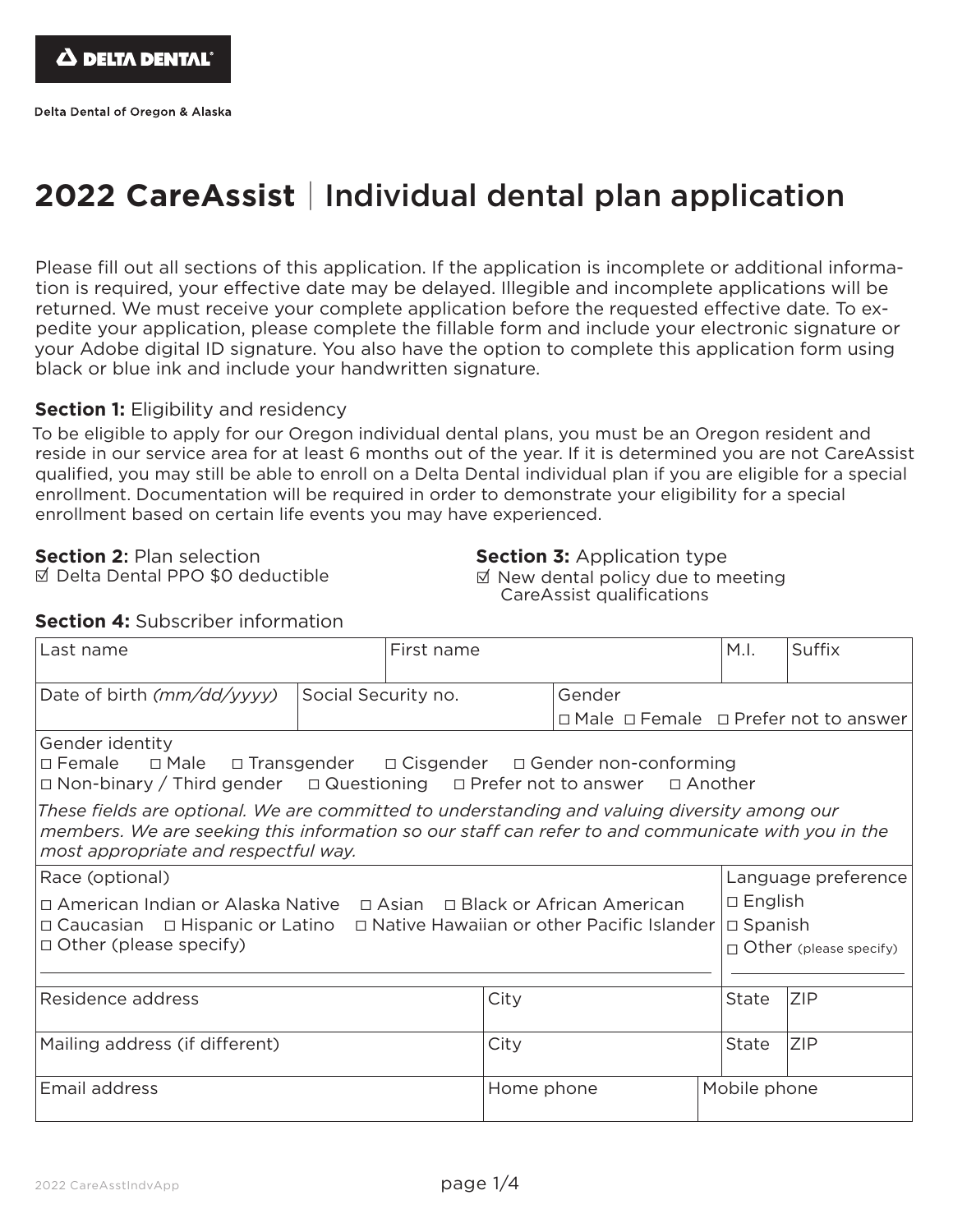#### **Section 5:** Other insurance

Will you have other dental insurance?  $\Box$  Yes  $\Box$  No

#### **Section 6:** Credit toward benefit exclusion period (for new dental coverage)

For subscribers age 19 and over:

Do you have 12 continuous months of prior dental coverage with no more than a 90-day break in coverage from the end of the old policy to the expected effective date of the new policy?

 $\Box$ No  $\Box$  Yes Was this coverage through Delta Dental of Oregon? If yes, we'll automatically waive the exclusion period on your dental coverage. If this coverage was through a different carrier, please provide a letter from your prior carrier or employer documenting the start and end dates of your prior dental coverage. This documentation of prior coverage is required for credit to be applied toward the benefit exclusion period. Please email, fax or mail documentation.

E-mail: CustomerSupportOR@DeltaDentalOR.com Fax: 503-219-3696 Standard mail: Delta Dental Plan of Oregon, 601 SW 2nd Avenue, Portland, OR 97204

#### **Section 7: Basic terms of enrollment**

- > I understand that I may receive benefits that are less than the amount billed by my provider when treatment is not received from a participating provider.
- > I understand and agree that this application is not an offer of coverage, and coverage does not begin until this application is received and reviewed by Delta Dental and an effective date of coverage is assigned.
- > I understand and agree that this application becomes a part of my plan.
- > I understand that no benefits are available under this plan for services or supplies that were received prior to the effective date of coverage.
- > I understand that the individual listed on this application must be a resident of the state of Oregon to apply for and maintain coverage under this plan.
- > "Resident" means a person who lives in the state of Oregon and intends to live in the state permanently or indefinitely. Delta Dental may require proof of residency from time to time. Such proof shall include, but not be limited to, the street address of the individual's residence and not a post office box.
- > I have the right to examine and return the policy within 10 days of receipt.
- > Potential changes due to state or federal mandates, effective in January, may alter the benefits or rates of my current plan.
- > Regardless of my enrollment date, my plan rate will renew Jan. 1.
- > I have read the Delta Dental privacy statement that is available on DeltaDentalOR.com.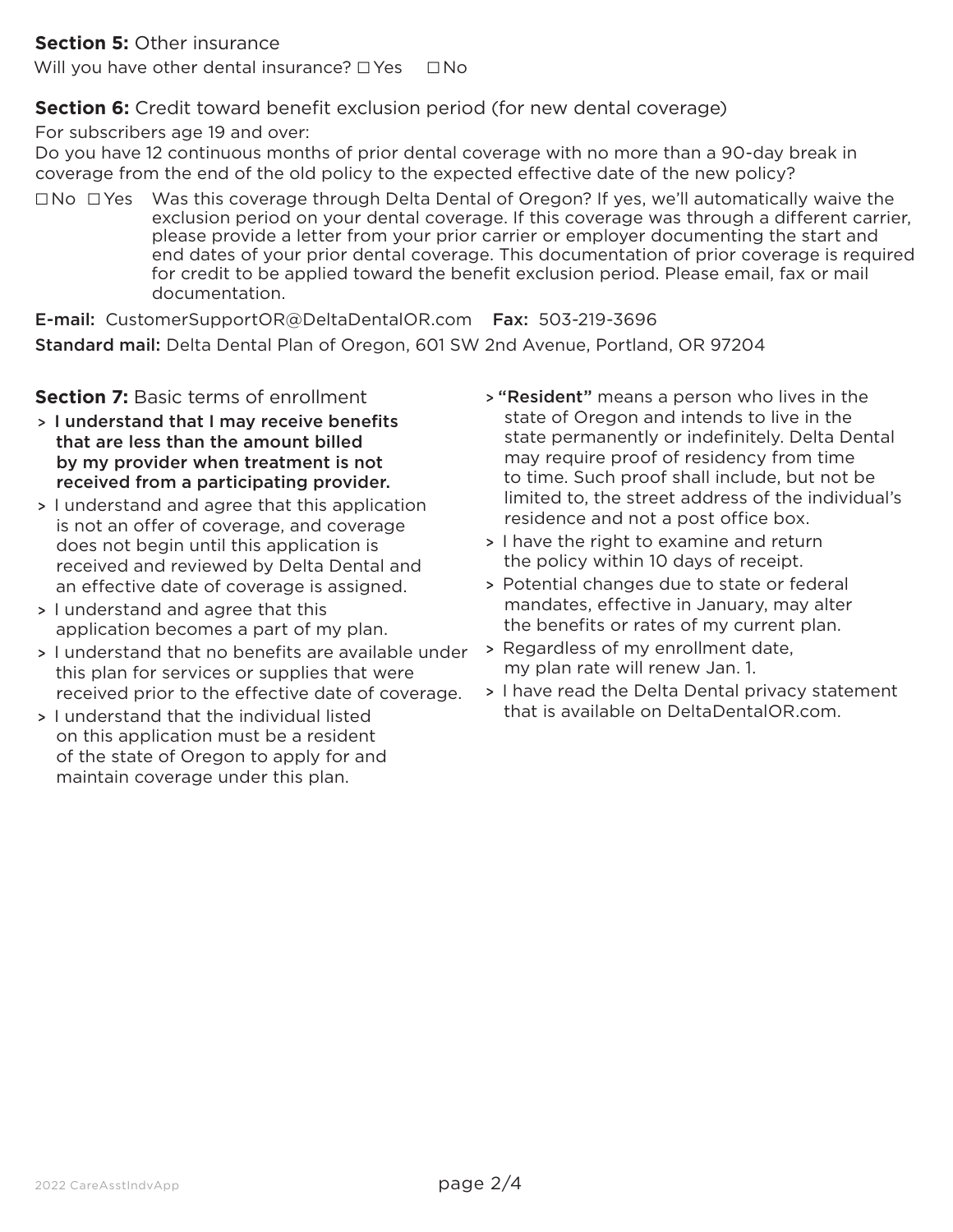### **Section 8:** Go paperless!

You can view your explanation of benefits (EOBs) online by logging in to your Member Dashboard. After your application is approved, you will receive a welcome letter with your member ID number. With this ID number, simply set up a Member Dashboard account by visiting DeltaDentalOR.com and opt to receive electronic EOBs.

## **Section 9:** Certification of completion and correctness

#### Be sure to sign and date the application within this section.

I affirm that the answers given on this application are complete and correct to the best of my knowledge. I have provided these answers as part of the application process required by Delta Dental to enroll in its insurance coverage. I understand that if this application contains any intentional misrepresentations of material fact, Delta Dental may deny coverage, modify or cancel the contract, rescind the contract, or take other legal action. I will promptly inform Delta Dental in writing if anything happens before my coverage takes effect that makes this application incomplete or incorrect. I understand and agree that no coverage will be in force until approved by Delta Dental. If approved, coverage will be in force as of the effective date determined by Delta Dental. Delta Dental may contact me to clarify answers on this application. As the subscriber, I understand I have the right to inspect the information in my file.

I acknowledge that I have read and agree to the terms of this application.

| Print name of responsible party <sup>1</sup> if child policy                            | Relationship <sup>2</sup> |
|-----------------------------------------------------------------------------------------|---------------------------|
| Signature of subscriber (if subscriber is under age 18, signature of responsible party) | Signature date            |

- 1 *Responsible party: If you are an adult not covered by this plan and you bear financial responsibility or act as the primary caregiver for the subscriber covered by this plan, then you are the responsible party.*
- 2 *If not a parent, please attach legal documentation if you are the legal guardian or holder of Power of Attorney.*

By providing your contact information, you are consenting to receive communications from Moda Health Plan, Inc, Delta Dental Plan of Oregon, and their affiliates and business partners regarding your health plan benefits, payments, and treatment. Please keep in mind that communications via email over the internet may not be secure. Although it is unlikely, there is a possibility that information included in an email could be obtained by other parties besides the person to whom it is addressed. We recommend that you do not include personal identifying information such as your birth date, or personal medical information in any emails you send to us. There is no requirement to provide your email address or phone number as a condition to purchasing any goods or services.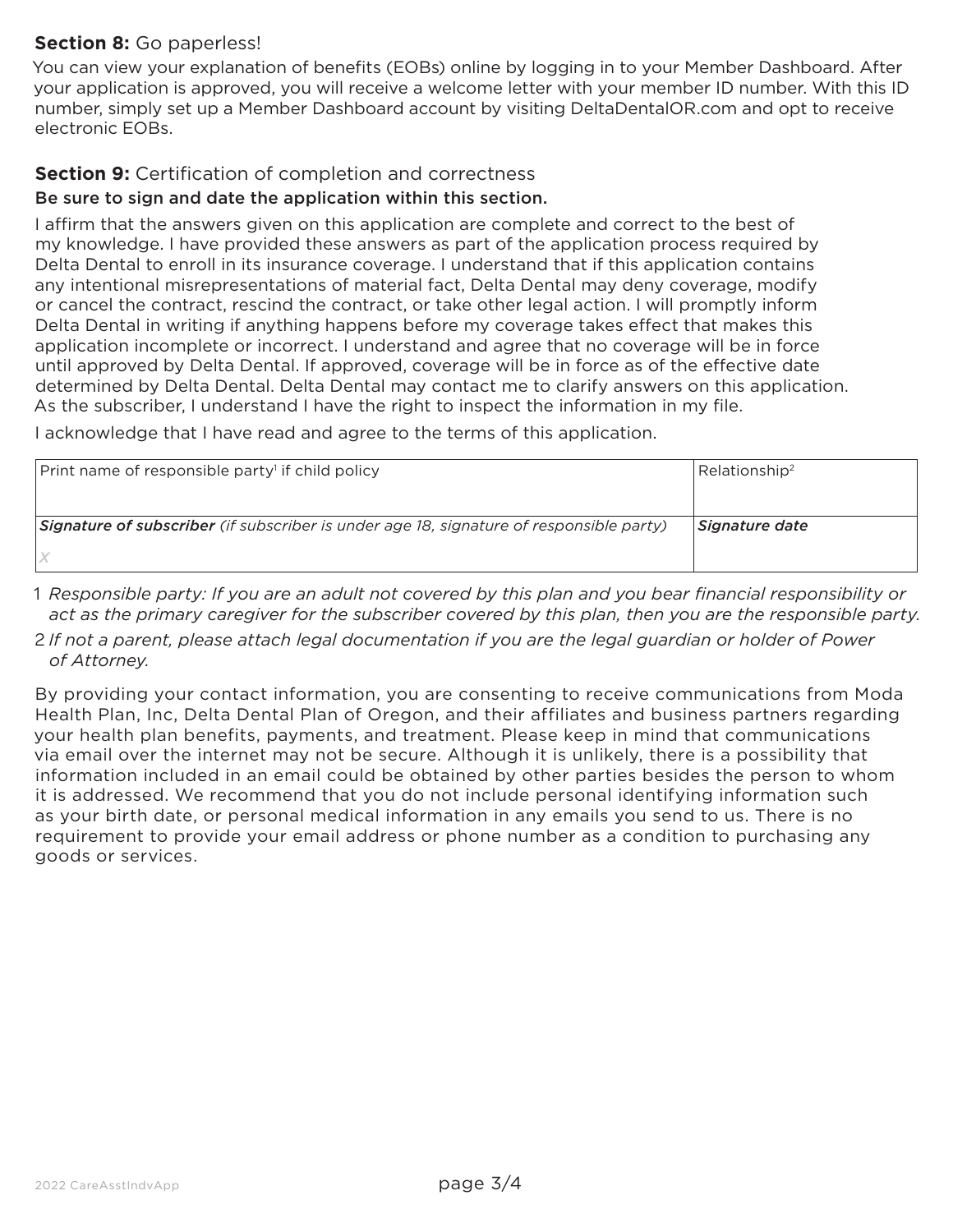Ready to submit? Mail, fax or email this form to Delta Dental.

Mail: Delta Dental, Membership Accounting, 601 SW Second Ave., Portland, OR 97204-3156 Fax: 503-219-3696 Email: Scan and send to individualapp@DeltaDentalOR.com.

New to Delta Dental of Oregon? Visit DeltaDentalOR.com to log in to your Member Dashboard and view your member handbook and bill. Once you sign up for your Member Dashboard and go paperless (see Section 11), you'll receive an email when your first bill is ready.

Questions? Contact us at 855-718-1767.

#### **DeltaDentalOR.com**

Dental plans in Oregon provided by Oregon Dental Service, dba Delta Dental Plan of Oregon. Delta Dental is a trademark of Delta Dental Plans Associations.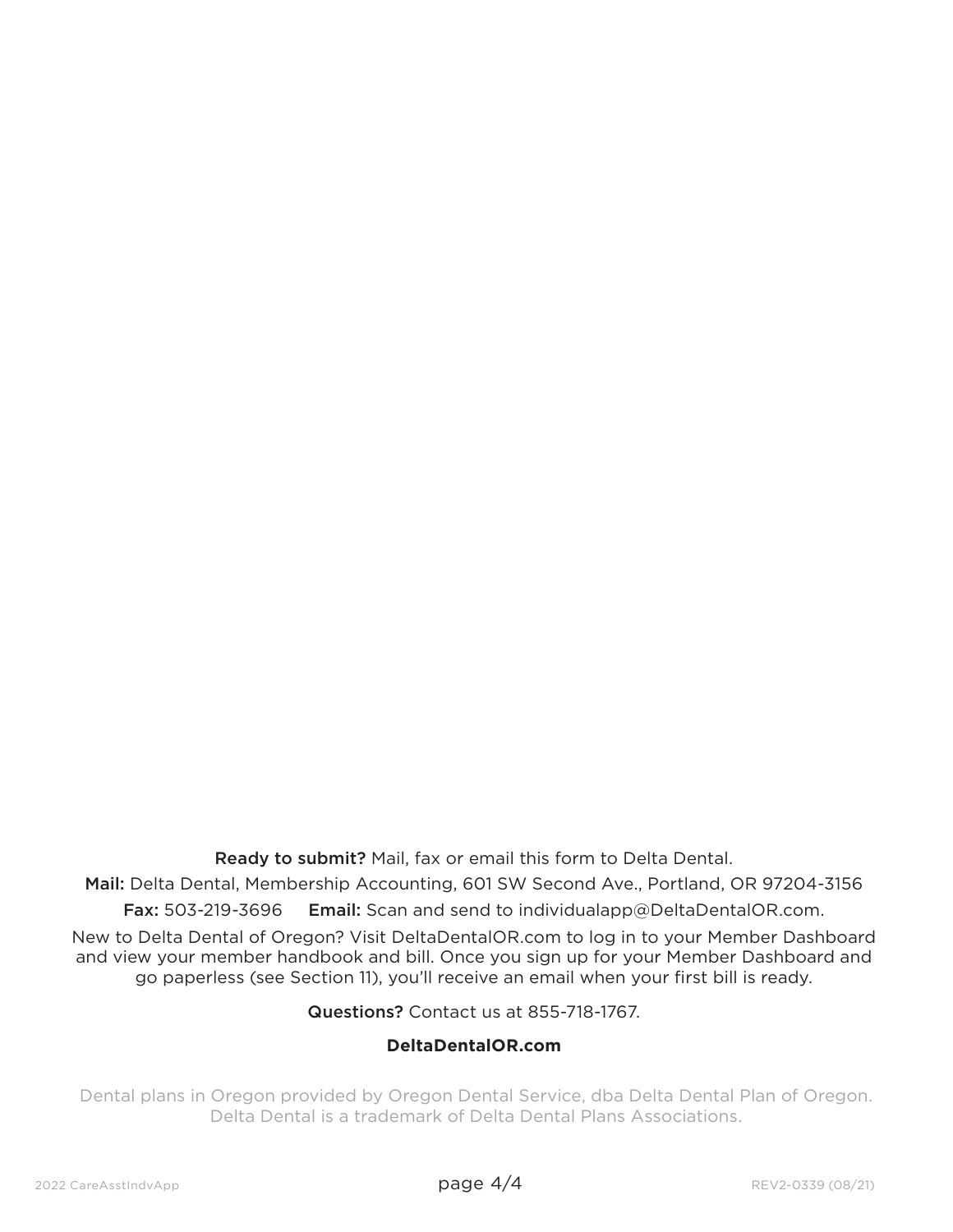# Nondiscrimination notice

## We follow federal civil rights laws. We do not discriminate based on race, color, national origin, age, disability, gender identity, sex or sexual orientation.

We provide free services to people with disabilities so that they can communicate with us. These include sign language interpreters and other forms of communication.

If your first language is not English, we will give you free interpretation services and/or materials in other languages.

## If you need any of the above, call Customer Service at:

888-217-2365 (TDD/TTY 711)

#### If you think we did not offer these services or discriminated, you can file a written complaint. Please mail or fax it to:

Delta Dental of Oregon and Alaska Attention: Appeal Unit 601 SW Second Ave. Portland, OR 97204 Fax: 503-412-4003

#### Dave Nesseler-Cass coordinates our nondiscrimination work:

Dave Nesseler-Cass, Chief Compliance Officer 601 SW Second Ave. Portland, OR 97204 855-232-9111 compliance@modahealth.com

#### If you need help filing a complaint, please call Customer Service.

You can also file a civil rights complaint with the U.S. Department of Health and Human Services Office for Civil Rights at ocrportal.hhs.gov/ocr/portal/lobby.jsf, or by mail or phone:

U.S. Department of Health and Human Services 200 Independence Ave. SW, Room 509F HHH Building, Washington, DC 20201 800-368-1019, 800-537-7697 (TDD)

You can get Office for Civil Rights complaint forms at hhs.gov/ ocr/office/file/index.html.



Delta Dental of Oregon & Alaska